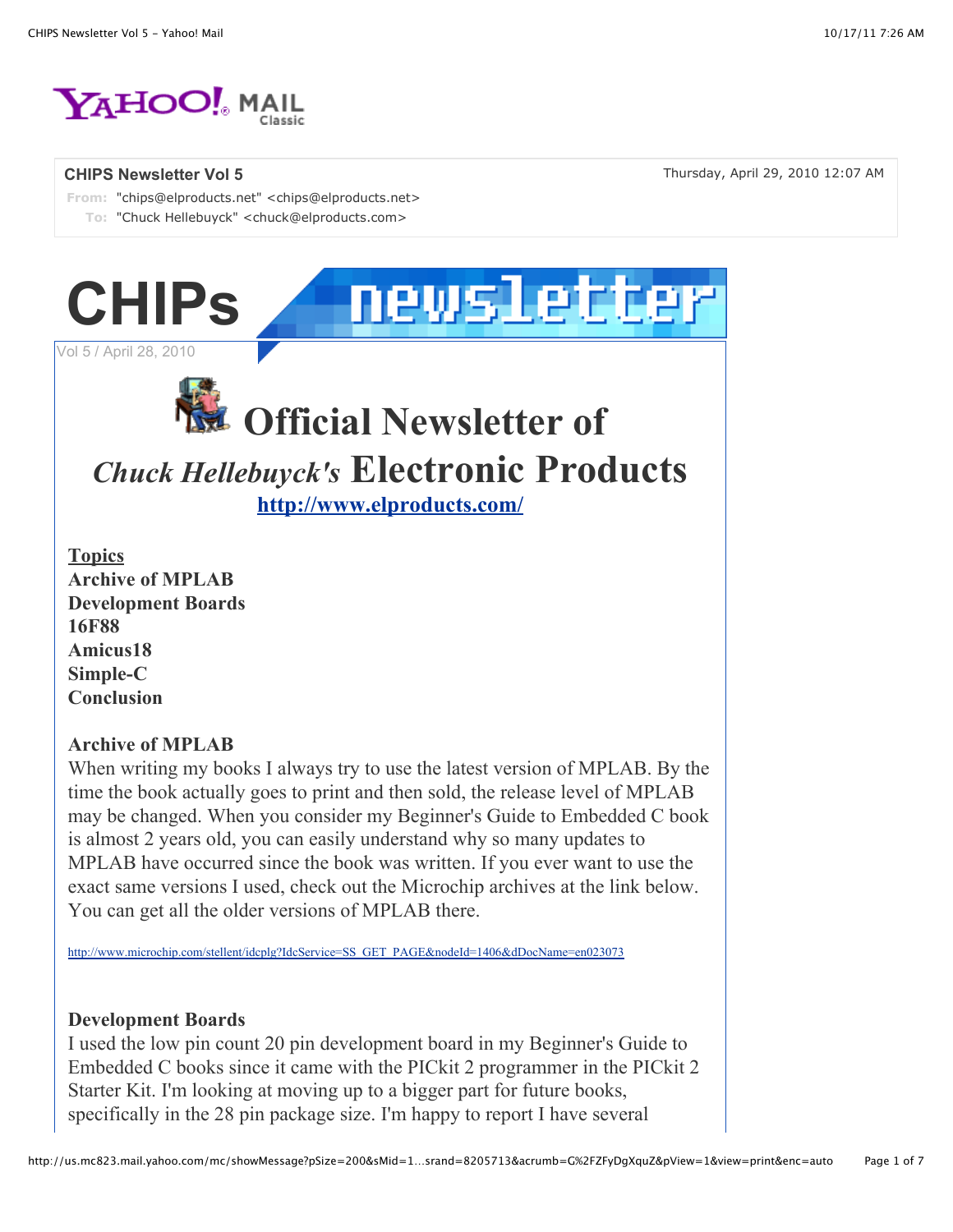choices that I like when it comes to 28 pin development boards. The first is the Microchip 28 pin version of the starter kit board shown below in Figure 1. The picture is a little fuzzy bit you can see it has a switch, four LEDs and a potentiometer just like the 20 pin board. The problem with this board for my purposes is the area below the chip is too small for a breadboard like I used in volume 2. I like to have a breadboard area for expansion.



**Figure 1: Microchip 28 pin Board**

My next option is an early prototype from my friends at CHIPAXE.com. They took the Parallax Stamps in Class board and made a 28 pin version that can be plugged into a PICkit programmer. This one has a breadboard area built-in and headers for the I/O pins. It also has a 5v regulator and 9v battery clips so it can be powered away from the PICkit programmer. You can see this one below in Figure 2. I already had developed some simple projects with this when I took the picture.



**Figure 2 : CHIPAXE.com 28 pin board**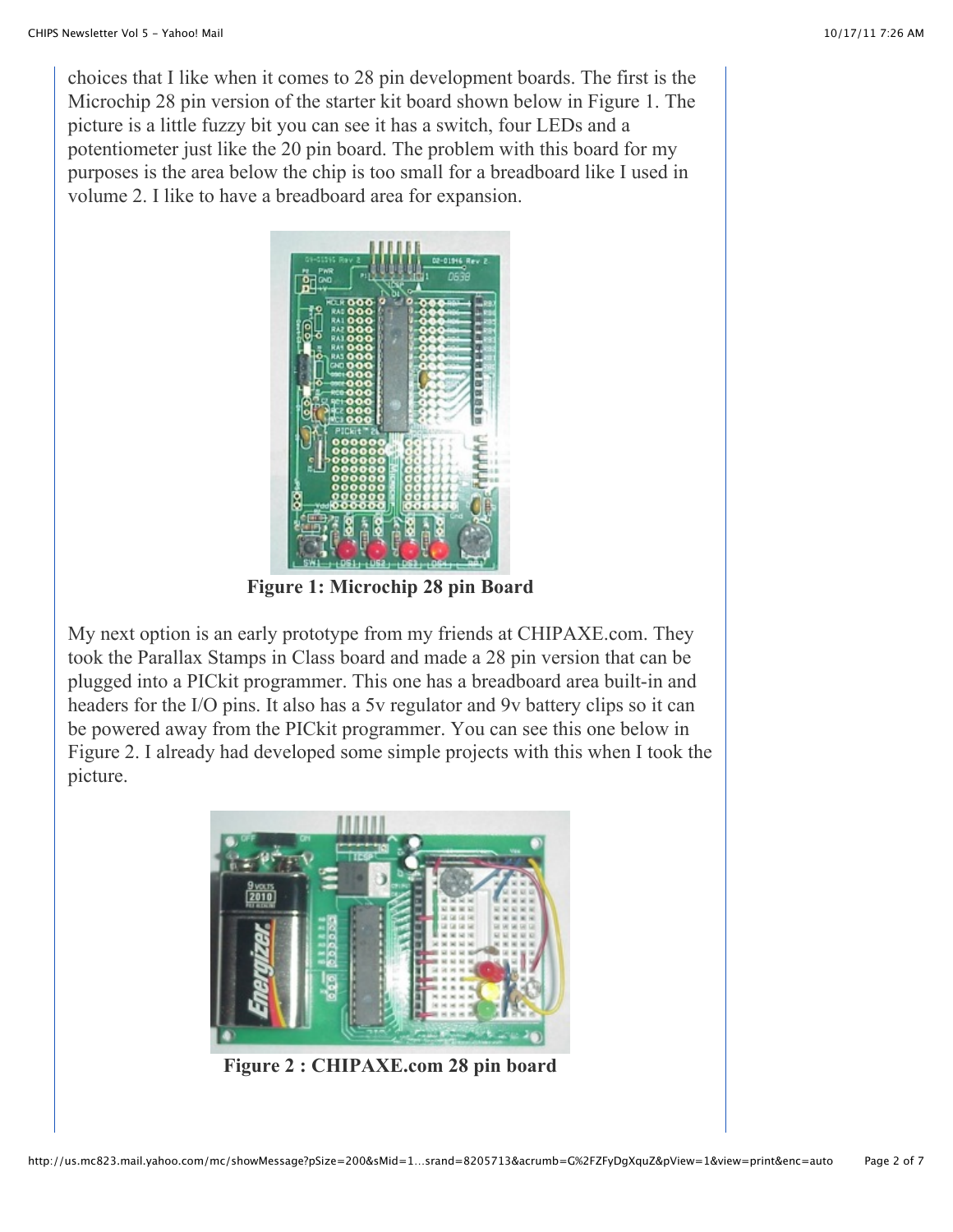The final one I'm considering is something I helped create with my friends at CHIPAXE.com. They sent me an early prototype of our creation which is an Arduino style board that plugs into a PICkit programmer. With this option you plug in a breadboard to build your circuit which can be one of those Arduino shields (plug-in board) that fits into the top of the connectors on this board. The board sparked a whole new concept for my embedded C books called Simple-C (which I'll talk about later) so this may be the board of choice.



**Figure 3 : Arduino Style Board from CHIPAXE.com**

You can buy the Microchip board but you can't buy these CHIPAXE boards yet. I'd like your feedback on which one you like for any 28 pin development. Email me at chuck@elproducts with your opinion.

#### **16F88**

Speaking of development, if I had to do it over again I think I would have chosen an 18 pin PIC16F88 part for my Embedded C books. It also has a Microchip development board that can fit a small breadboard and it can debug in-circuit without an adapter. That is a big advantage over the 16F690 which needs an adapter for debug. This is a great little part to add to your toolbox of parts. You even gain some RAM. If you have a program that requires quite a bit of variable space, then the 368 bytes of RAM in the PIC16F88 vs. the 256 bytes in the PIC16F690 can make a difference. The PIC16F88 also supports selfwrite memory, so you can program it via a serial port bootloader. This can be a nice feature if you like bootloaders. The more I work with bootloaders though, the more I prefer a direct programmer like PICkit. It's less complicated to use a programmer and the price of a PICkit 2 or PICkit 3 or any of their clones are very affordable. A bootloader requires you to pre-program the part with the bootloader software and then your configuration bits are locked in. Direct programming allows more direct control and you can debug in-circuit.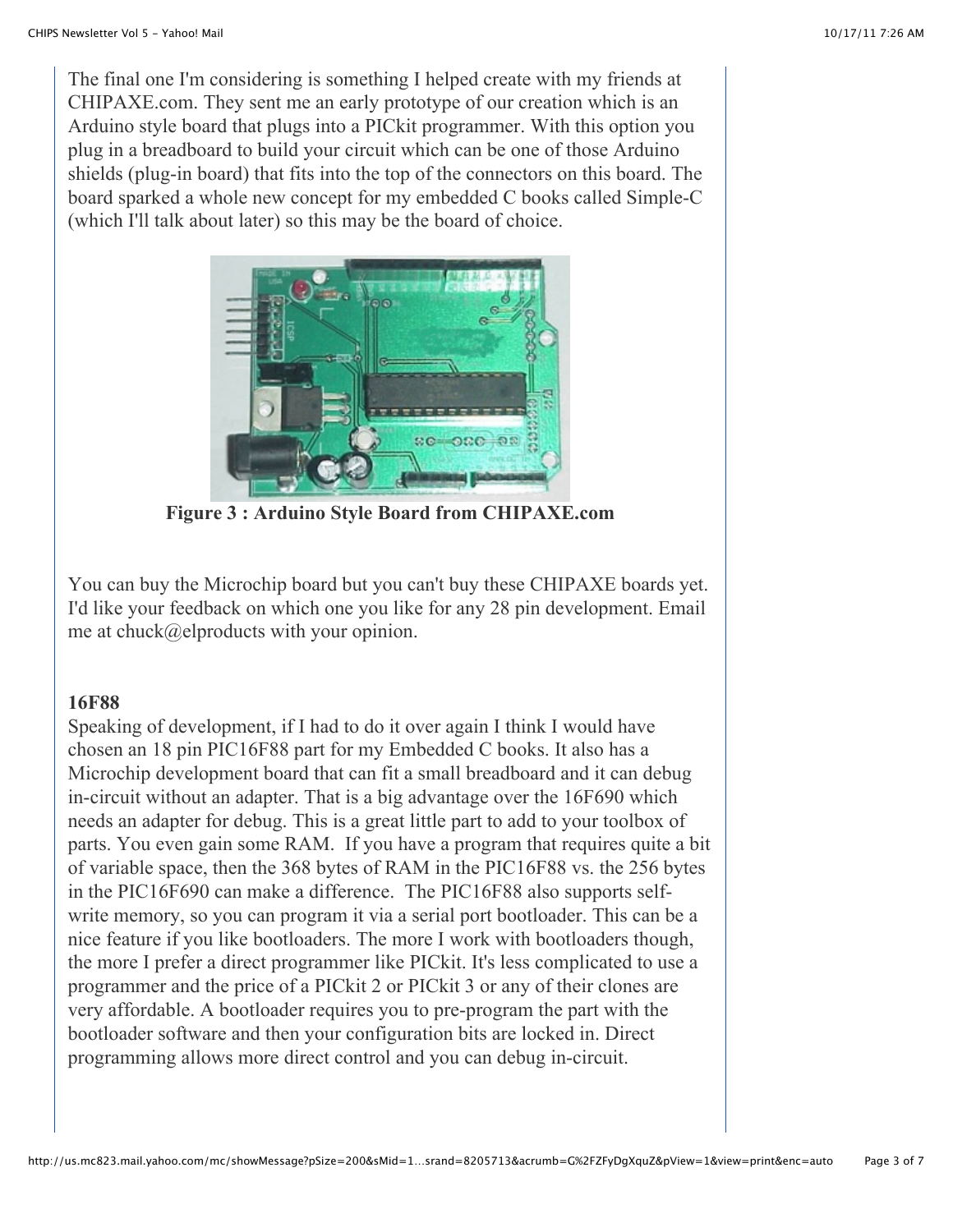

### **Figure 4: PIC16F88**

#### **PIC16F88 Features:**

- \* 7 Kbytes/4 K-word program memory (14-bit address)
- \* 368 RAM
- \* USART
- $*$  7 10-bit ADCs
- \* 3 timers
- \* 1 Capture/Compare/PWM peripheral
- \* 2 comparators
- \* Internal oscillator up to 8 MHz
- \* 256 bytes of EEPROM
- \* Self-write Memory

### **Amicus18**

I've tried most of the BASIC compilers and modules available to the hobbyist or even professional. A more recent product I've played with is the Arduino module but unfortunately it's not programmed in BASIC and it's also not Microchip PIC based and I prefer to work with PICs. Well now there is a solution for us PIC users. It's the Amicus18 module from Crownhill Associates in the UK. The module is built to the same connector footprint as the Arduino but is based on the PIC18F25K20. The module has its own bootloader and can be programmed with the free Amicus compiler which is a lite version of the Proton BASIC compiler limited to the PIC18F25K20. The compiler download includes its own integrated design environment (IDE) similar to BASIC Stamp, Basic Atom and others. So you get a free compiler, free IDE, no programmer required because of the bootloader and USB connectivity. In fact the module can be powered from the USB port so you don't even need an external power source to get your first LED to flash. The IDE also allows you to add a programmer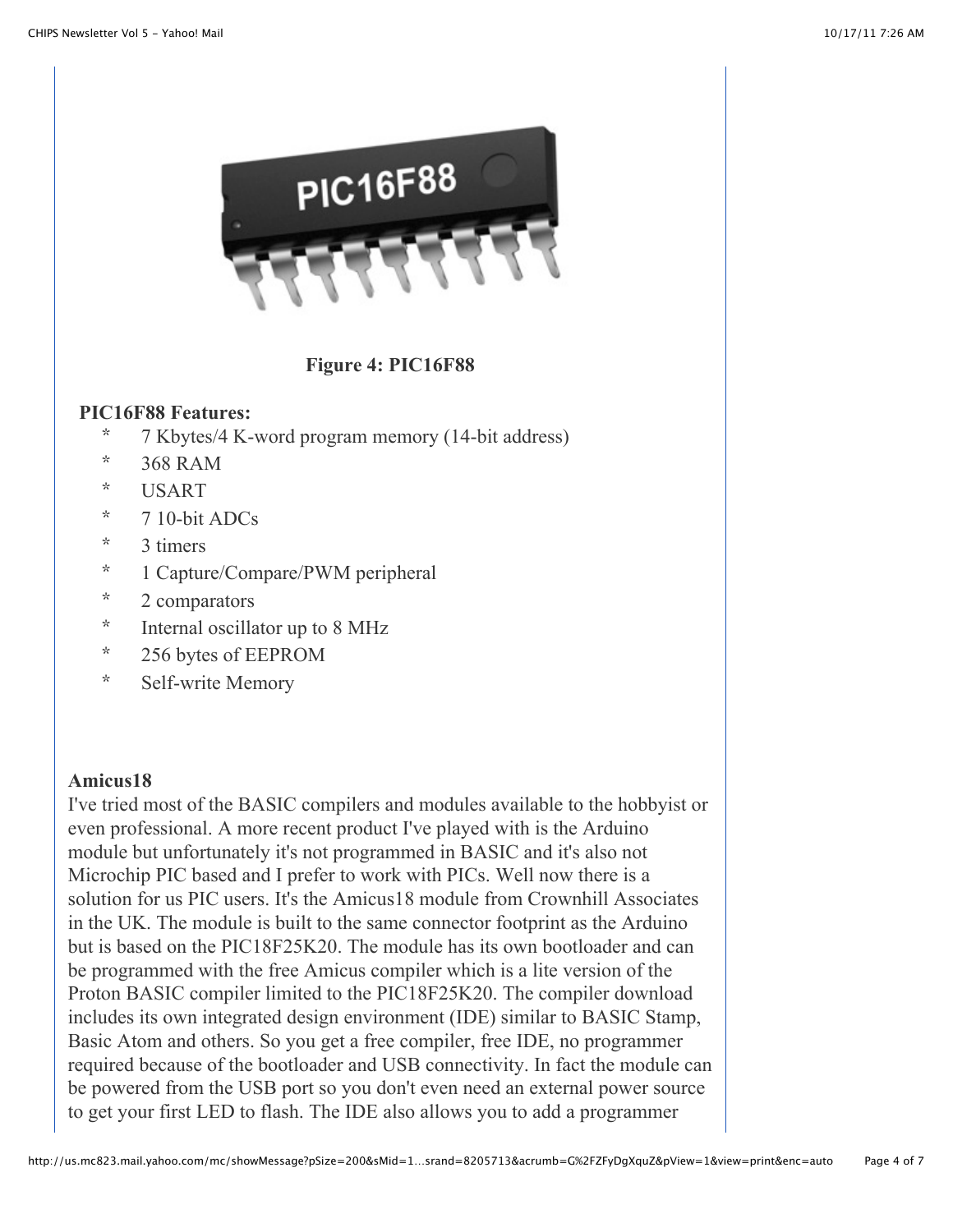option so programming the PIC18F25K20 with a PICkit programmer is an option. This is the path being taken by one of the new Amicus resellers in the USA BeginnerMicro.com. My friends at CHIPAXE.com and BeginnerElectronics.com joined forces on this one to launch a new website BeginnerMicro.com with a main focus on this platform.

The Amicus compiler is actually a very powerful compiler with floating point math, easy single command control of ADC, PWM, LCD, interrupts, Graphical LCD and more. I am working with the guys to create project books based on the Amicus18 so look for those later in the year. One thing nice about the Amicus compiler is the software is very similar to the PICBASIC Pro compiler I use in several of my books so writing code for this module is much easier for anybody familiar with PICBASIC Pro, BASIC Stamp or Basic Atom. The Proton compiler is also available for a reasonable price to move beyond the Amicus and 18F25K20 so anything developed for the Amicus can easily be ported over to larger or smaller parts in the Microchip PIC family if you purchase the Proton compiler which BeginnerMicro will also offer. One note though, the Amicus runs at 3v not 5v because the 18F25K20 is a 3v microcontroller. This can add a little confusion to the beginner when they try to connect circuitry designed for 5v. I'm told BeginnerMicro will help you through all this with application notes and other sources of information.



**Figure 5: Amicus18 Board**

### **Simple-C**

From my experience with the BASIC compilers and the various C compilers, it was clear to me that a need to simplify C was desired by those just getting started programming microcontrollers in C. My Beginner books were my first attempt at doing that but I still recognized that the model of pre-written commands or functions, which is the basis of the various BASIC compilers, was needed for the C world. The Arduino software is a version of C but built to be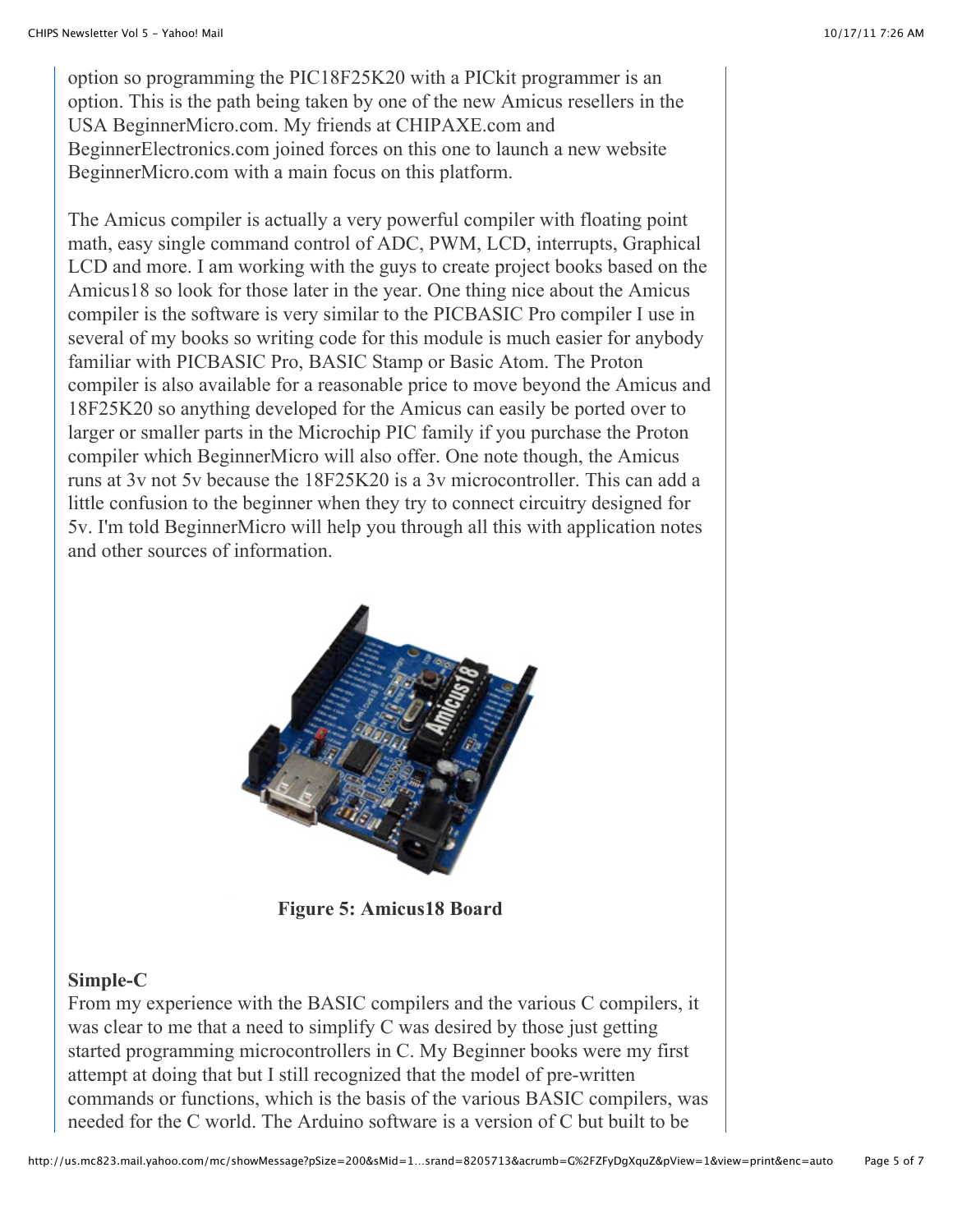simplified into to pre-written functions just like a BASIC compiler already has. This has been attempted before with many C compilers having pre-written libraries of functions. The CCS C compiler actually does a great job of this while other C compilers don't. The problem with many of these compiler libraries is they are typically written for someone who already understands the C language very well. If you are a beginner then you can't benefit much from them.

The Arduino software did a good job of making that beginner connection and has contributed to its success. I wanted to do the same for Microchip PIC users. My next Beginner's Guide to Embedded C book (Volume 3) was already going down the library path when it occurred to me that I was creating the same basic structure for Microchip PICs as Arduino did. I wasn't copying it exactly but I was creating a common set of functions to speed up the book's project development and in the process created a beginner's set of pre-written libraries. I'm still working out the kinks but look for this simplified version of C in my next book. From there it will launch a whole series of project books to help my readers produce C based projects much quicker and easier.

#### **Conclusion**

I've been so busy with projects, I completely lost track of time and realized I haven't released a new newsletter in over a month. In fact I missed the whole month of March and now it's almost the end of April. I do plan to release these more often so please be patient with me. The Simple-C concept is really working out well. I will also expand it into the 18F parts in the future but volume 3 will stick with the 16F family based on reader feedback. I am planning on launching a magazine in the future targeted toward the beginner microcontroller market. Anyone signed up for this newsletter when the magazine launches will get a special bonus for being the early fans of my work. I will talk more about this in the future because I'm still working out the magazine details but it will be unique and bound like a book rather than the typical magazine. Think of it as a book that reads like a magazine.

Please send me any feedback, questions and comments on anything discussed here or any ideas you have for future topics to  $\frac{\text{chuck}(\partial \text{elproducts.com})}{\text{chuck}}$ . I do read them all and try to answer all your questions though if you want me to fix your code or write you a custom version, I probably won't have the time. See you in the next release which will hopefully be quicker.

Unsubscribe from CHIPs Newsletter